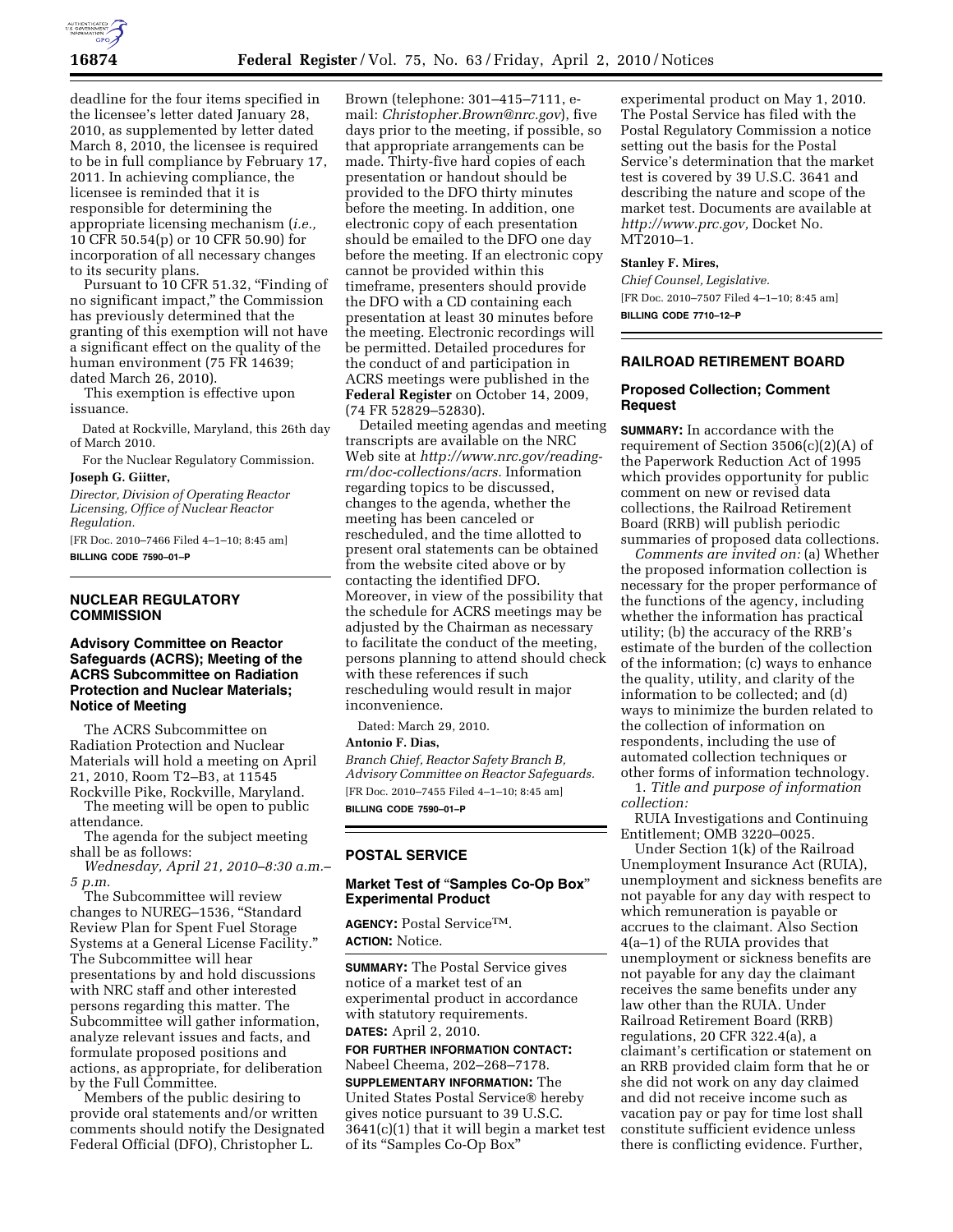under 20 CFR 322.4(b), when there is question raised as to whether or not remuneration is payable or has accrued to a claimant with respect to a claimed day or days, investigation shall be made with a view to obtaining information sufficient for a finding. The RRB utilizes the following four forms to obtain information from railroad employers, nonrailroad employers and claimants, that are needed to determine whether a claimed days or days of unemployment or sickness were improperly or fraudulently claimed: Form ID–5I, Letter to Non-Railroad Employers on Employment and Earnings of a Claimant; Form ID–5R(SUP), Report of Employees Paid RUIA Benefits for Every Day in Month Reported as Month of Creditable Service; Form ID–49R, Letter to Railroad Employer for Payroll Information; and Form UI–48, Claimant's Statement Regarding Benefit Claim for Days of Employment. Completion is voluntary. One response is requested of each respondent.

To qualify for unemployment or sickness benefits payable under Section 2 of the Railroad Unemployment Insurance Act (RUIA), a railroad employee must have certain qualifying

earnings in the applicable base year. In addition, to qualify for *extended* or *accelerated* benefits under Section 2 of the RUIA, a railroad employee who has exhausted his or her rights to normal benefits must have at least 10 years of railroad service (under certain conditions, military service may be credited as months of railroad service). Accelerated benefits are unemployment or sickness benefits that are payable to a railroad employee before the regular July 1 beginning date of a benefit year if an employee has 10 or more years of service and is *not* qualified for benefits in the current benefit year.

During the RUIA claims review process, the RRB may determine that unemployment or sickness benefits cannot be awarded because RRB records show insufficient qualifying service and/or compensation. When this occurs, the RRB allows the claimant the opportunity to provide additional information if they believe that the RRB service and compensation records are incorrect.

Depending on the circumstances, the RRB provides the following form(s) to obtain information needed to determine if a claimant has sufficient service or compensation to qualify for

unemployment or sickness benefits. Form UI–9, Applicant's Statement of Employment and Wages, Form UI–23, Claimant's Statement of Service for Railroad Unemployment Insurance Benefits, Form UI–44, Claim for Credit for Military Service (RUIA), Form ID– 4F, Advising of Ineligibility for RUIA Benefits, Form ID–4U, Advising of Service/Earnings Requirements for RUIA Benefits, Form ID–4X, Advising of Service/Earnings Requirements for Sickness Benefits, Form ID–4Y, Advising of Ineligibility for Sickness Benefits, Form ID–20–1, Advising that Normal Unemployment Benefits Are About to Be Exhausted, Form ID–20–2, Advising the Normal Sickness Benefits Are About to Be Exhausted, and Form ID–20–4, Advising That Normal Sickness Benefits Are About to Be Exhausted/Non-Entitlement. Completion of these forms is required to obtain or retain a benefit. One response is required of each respondent.

The RRB proposes no changes to any of the forms in the information collection.

The burden associated with the information collection is estimated as follows:

| Form No.      | Annual<br>responses | Completion<br>time<br>(Minutes) | Burden hours |
|---------------|---------------------|---------------------------------|--------------|
| $ID-5I$       | 9.100               | 15                              | 2,275        |
|               | .200                |                                 | 200          |
| $ID-49R$      |                     | 15                              |              |
| $U = 48$      |                     | 12                              |              |
| $UI - 9$      | 100                 |                                 |              |
| $UI-23$       |                     |                                 | 50           |
| $U$ -44       |                     |                                 |              |
| $ID-4F$       | 25                  |                                 |              |
|               | 30                  |                                 |              |
|               | 25                  |                                 |              |
| $ID - 4Y$     |                     |                                 |              |
| $ID - 20 - 1$ | 90                  |                                 |              |
|               | 100                 |                                 |              |
| $ID - 20 - 4$ |                     |                                 |              |
| Г∩tal         |                     |                                 | 2,512        |

2. *Title and purpose of information collection:* 

Application to Act as Representative Payee; OMB 3220–0052.

Under Section 12 of the Railroad Retirement Act, the Railroad Retirement Board (RRB) may pay benefits to a representative payee when an employee, spouse or survivor annuitant is incompetent or is a minor. A representative payee may be a courtappointed guardian, a statutory conservator or an individual selected by the RRB. The procedures pertaining to the appointment and responsibilities of

a representative payee are prescribed in 20 CFR part 266.

The forms furnished by the RRB to apply for representative payee status, and for securing the information needed to support the application follow. RRB Form AA–5, *Application for Substitution of Payee,* obtains information needed to determine the selection of a representative payee who will serve in the best interest of the beneficiary. RRB Form G–478, *Statement Regarding Patient's Capability to Manage Payments,* obtains information about an annuitant's

capability to manage payments. The form is completed by the annuitant's personal physician or by a medical officer, if the annuitant is in an institution. It is not required when a court has appointed an individual or institution to manage the annuitant's funds or, in the absence of such appointment, when the annuitant is a minor. The RRB also provides representative payees with a booklet at the time of their appointment. The booklet, RRB Form RB–5, *Your Duties as Representative Payee-Representative Payee's Record,* advises representative